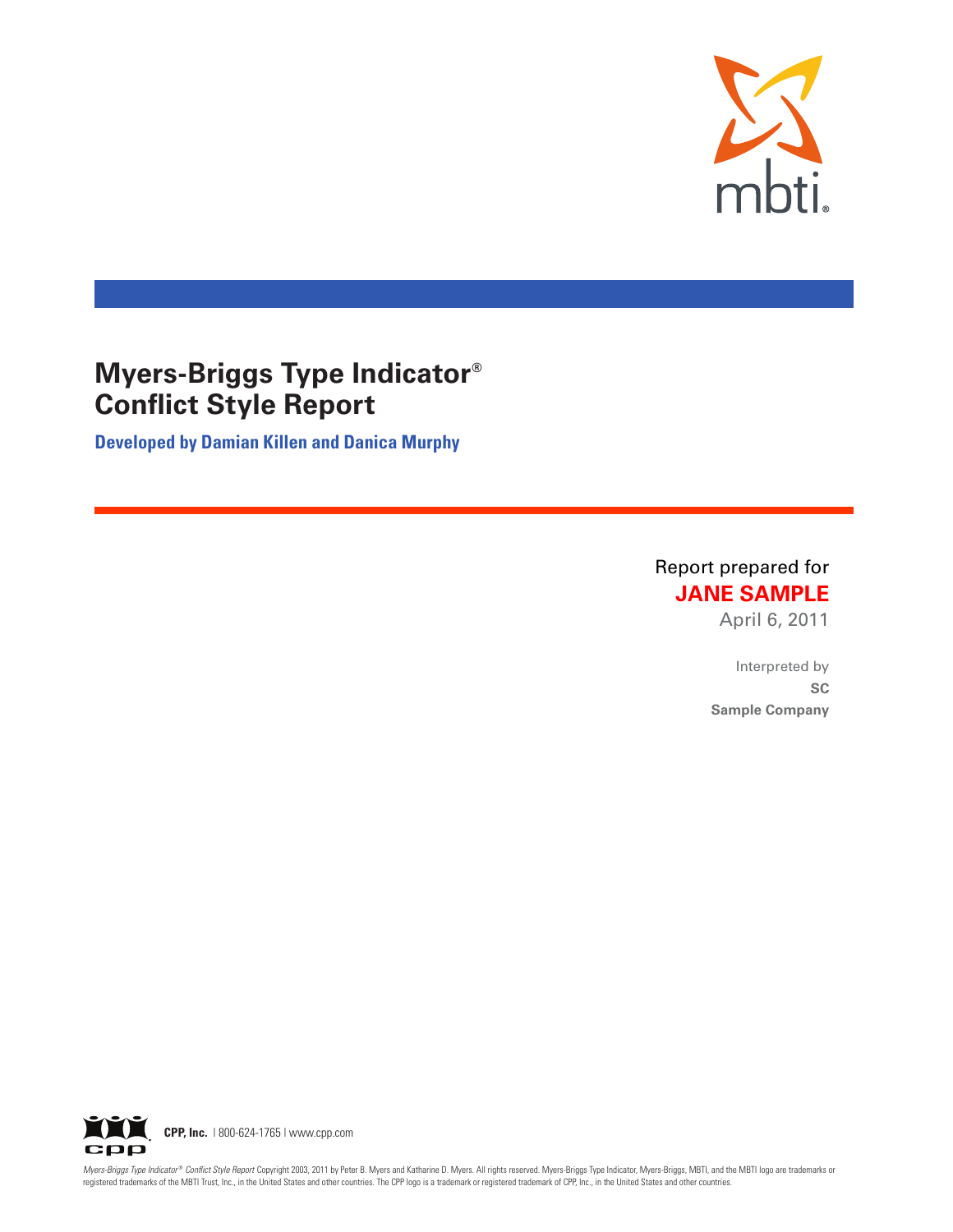

## **Introduction**

This report uses your results on the *Myers-Briggs Type Indicator*® (MBTI®) assessment to describe how you are likely to approach and deal with conflict situations. Most people think of conflict as a type of interaction with a negative emotional charge. Although it may appear to be triggered by a simple, straightforward issue, more often than not conflict exists because some core element of trust, beliefs, authority, or passion is being challenged.

The MBTI assessment is a self-awareness tool developed by Katharine Cook Briggs and Isabel Briggs Myers based on Carl Jung's theory of psychological types. Backed by more than 60 years of research supporting its reliability and validity, the MBTI tool has been used by millions of people around the world to gain understanding of the normal differences that are observed in everyday behavior and rooted in their personality preferences. With this knowledge, people can discover new ways to work and interact with others more effectively and insightfully.

#### **This Report Can Help You**

- **• Understand your results on the MBTI assessment**
- **• Discover how your personality preferences guide you in conflict situations**
- **• Learn about and appreciate your own natural conflict management style and the style of others**
- **• Acquire new strategies for approaching, navigating through, and resolving conflict**

It is important to keep in mind that your report is based on your natural preferences, that all personality types and conflict styles are equally valid and good, and that the report does not describe learned skills or abilities. As you work through your report, remember that your results can be used as a spotlight to help you see and understand more clearly what is really involved in a conflict situation. Incorporating type awareness and an understanding of your natural conflict style into conflict situations can help you be better prepared to more effectively approach, communicate during, and resolve a conflict. Understanding your own conflict style and that of others is a sound starting point for developing more successful conflict management strategies in both professional and personal settings.

#### **How Your MBTI® Conflict Style Report Is Organized**

- **• Summary of Your MBTI® Results**
- **• Your Conflict Style Profile**
- **• MBTI® Type and Conflict Pairs**
- **• Understanding Others in Conflict**
- **• The Conflict Management Model**
- **• Developing Your Conflict Management Style**
- **• Tips for Dealing with Other Conflict Styles**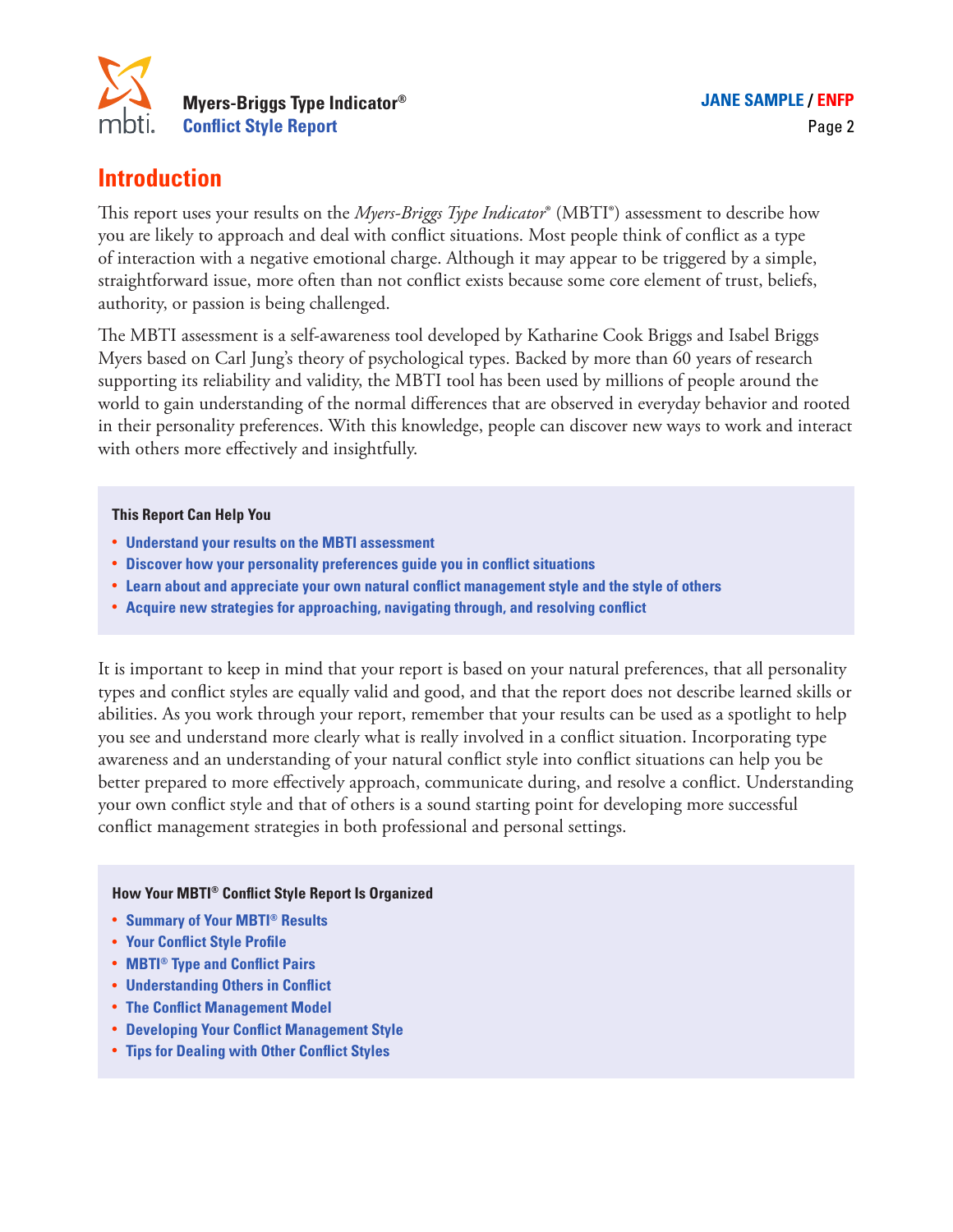

#### Page 3

## **Summary of Your MBTI® Results**

The MBTI assessment provides results to indicate the characteristic ways you prefer to focus your attention, take in information, make decisions, and deal with the outer world. These preferences are grouped into four pairs of opposites and combine to form your MBTI personality type. Although you use all of the preferences at least some of the time, you naturally prefer just one in each pair. The chart below summarizes these preferences, highlights your results on each preference pair, and shows your reported MBTI type.



The following bar graph reports your preference clarity index (pci). This graph shows how consistently you chose one side of each preference pair over its opposite when completing the MBTI assessment.



The MBTI instrument is a self-assessment tool whose results can be influenced by an individual's own personal circumstances, experiences, demands, and expectations. Thus it is possible that you may not have identified your natural preferences when you completed the assessment. If your reported type does not seem to fit you quite right, work with your type professional for assistance in identifying the type that fits you best.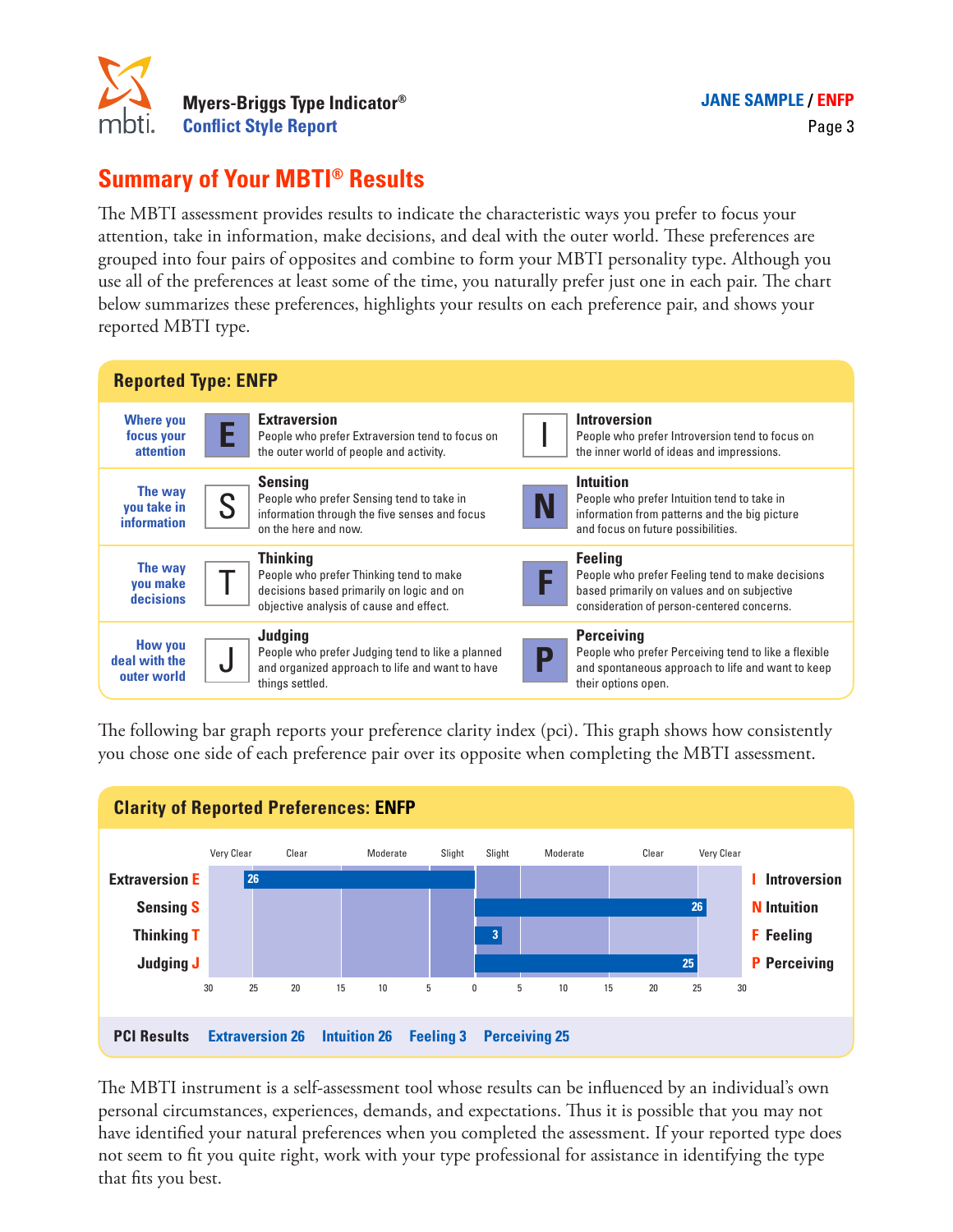

## **Your Conflict Style Profile: ENFP**

You are naturally aware of conflict situations and disagreements among the people around you and are quick to encourage dialogue, either to preempt the conflict or to engage in it. For you it is paramount that each person be listened to and that the values of all concerned be respected. You are prepared to give matters time and may hold on to issues when others feel it is time to move on. However, you also can use your perceptive and persuasive powers to convince others of the best way forward.

### **Your Strengths in Managing Conflict**

In most situations, you endeavor to create a warm and caring environment in which everyone can thrive. Conflict is no different. You want everyone to have an opportunity to have his or her say in a comfortable and safe setting.

Your gift for valuing differences and finding areas of agreement, coupled with your ability to see alternatives, helps everyone navigate a way forward.

### **What You Need from Others**

You appreciate it when others respect your values and your idealistic and enthusiastic nature. It is important to you that others allow time for you to explore creative alternatives, as you believe that this is essential to finding a way through the conflict. In addition, you need others to help build a harmonious environment in which there can be open and honest dialogue and everyone will feel listened to.

## **How Others Tend to See You**

Most of the time, others view you as personable, perceptive, and persuasive. They appreciate your empathy and listening skills, which make them feel that their opinions and feelings are being honored. Others often look to you as a facilitator or mediator who will bring people together.

When you are under stress, others may see you as overextending yourself, promising more than you can deliver. As you jump from one thing to the next, others may see you as beginning to spin out of control or exhibiting fluctuating emotions.

## **Your Conflict Triggers**

Challenges to your values trigger conflict for you. When you believe that something or someone you care about is in danger, you will readily fight to defend it or him or her. Occasionally someone's perceived overreaction to what you have said or done can spark a similar response in you and lead to a conflict situation. In addition, your frustration with bureaucracy or systems that inhibit your creativity or personal well-being can trigger conflict.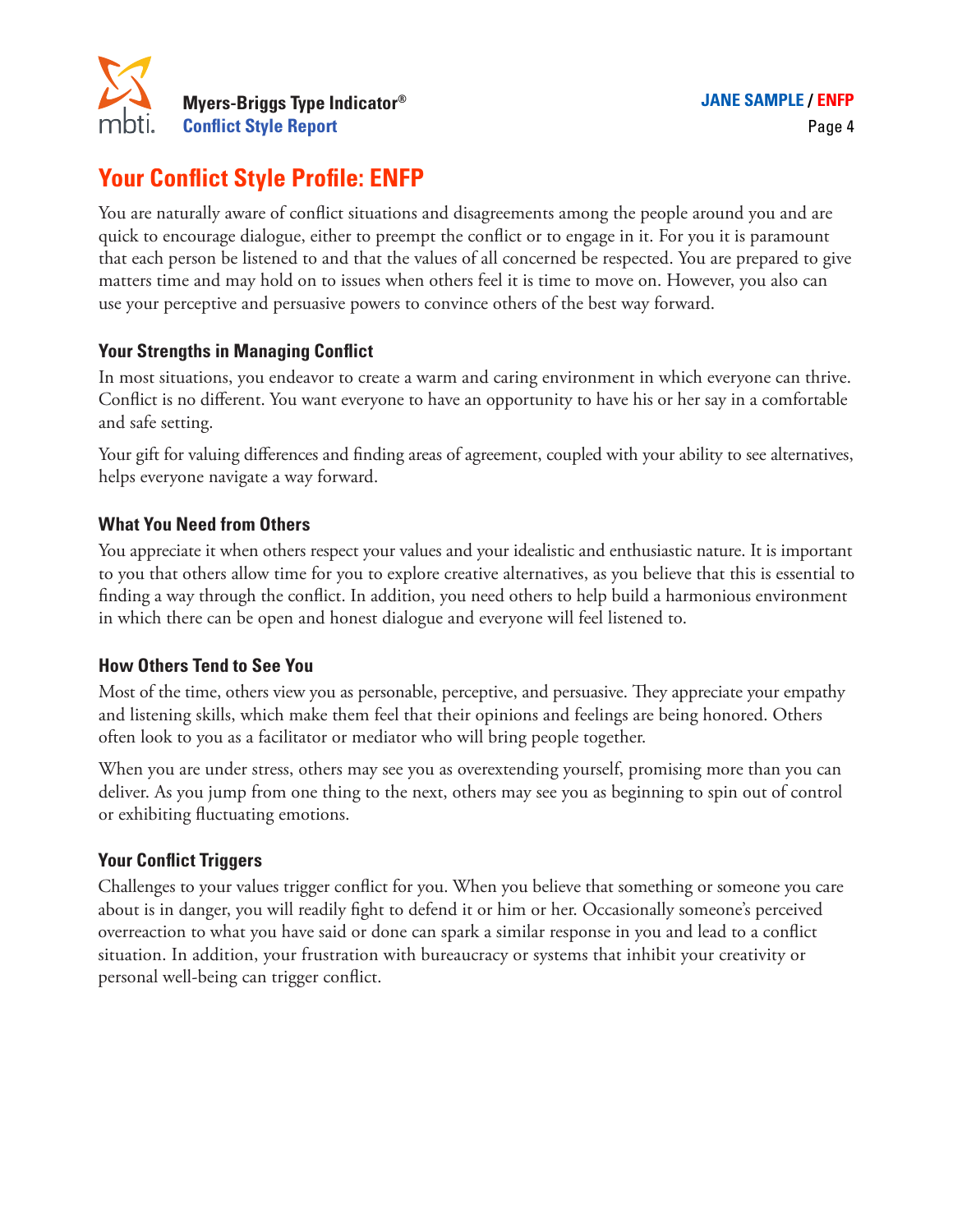

## **MBTI® Type and Conflict Pairs**

While each of the MBTI preferences influences how people approach and respond to conflict, research has shown that the preferences represented by the last two letters in the four-letter MBTI type code have the greatest impact on one's conflict style. These letters are called the *conflict pairs,* and they represent the combination of one's decision-making preference for either Thinking (T) or Feeling (F) and one's lifestyle preference for either Judging (J) or Perceiving (P). The four MBTI conflict pairs are therefore TJ, TP, FJ, and FP. Based on your MBTI results, your preferences are for Feeling and Perceiving, and your conflict pair is FP.

### **FP Conflict Pair—Feeling and Perceiving**

In a conflict situation, those with a preference for **Feeling** tend to:

- Pay most attention to who is involved
- Focus on the needs being expressed and the values at stake
- Accept and appreciate the differences between people and the positions they hold
- • Communicate in a tactful manner and be prepared to give and take
- In a conflict situation, those with a preference for **Perceiving** tend to:
- Seek clarification and progress rather than an immediate solution
- Focus on the present when describing the conflict
- Concern themselves primarily with the input from all perspectives
- Experience satisfaction once the conflict is being addressed

#### **Your FP Conflict Pair**

As an FP, you are likely to be viewed in conflict as someone who seeks to hear all sides of the story. Others typically see you as someone who is accepting of disparate views and committed to your own values. For FPs, conflict issues tend to involve something they are passionate about, be it a value or people who are important to them. While you would not typically want to engage in conflict, you accept that it is necessary when you care so much about who or what is involved. Throughout a conflict, you have a strong need to include the opinions and feelings of everyone. You are naturally sensitive to any conflict around you. Success for you is achieved when you or others create a safe environment to allow an exploration of all viewpoints.

#### **FP Conflict Pair Summary**

- *Likely cause of conflict:* Challenges to values
- *Desired outcome:* Respectful listening
- *Deal with emotions by:* Accepting them
- *Others' impression:* Someone who includes others' values and concerns
- *Satisfied when:* There is open exploration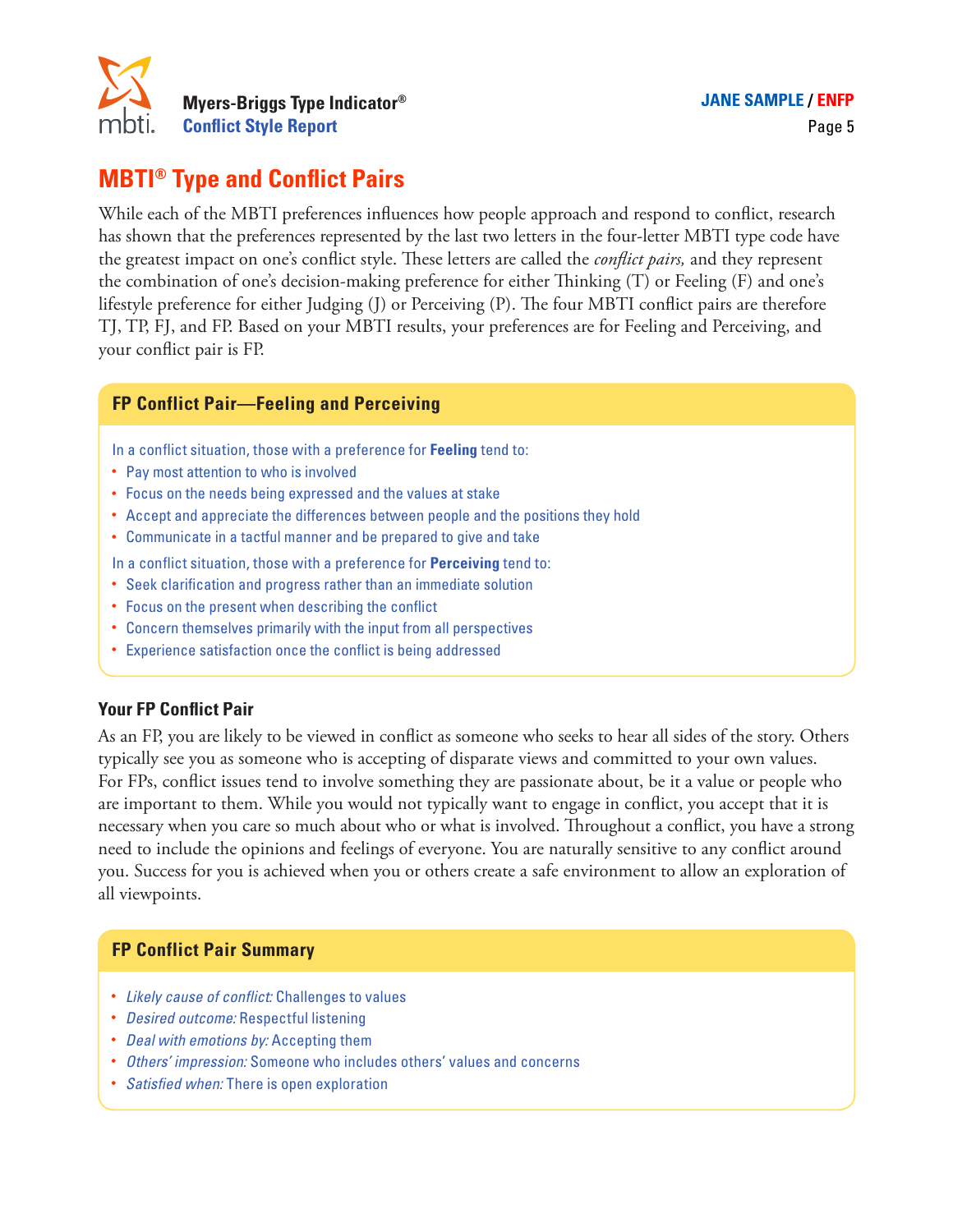

## **Understanding Others in Conflict**

Conflict, of course, rarely exists in isolation—it involves other people. The information that follows presents the essential attributes associated with the other three conflict pairs. Use this information to gain awareness of how others approach conflict so that you can increase your sensitivity and adroitness when working through the issues together.

## **FJ Conflict Pair**



FJs are likely to be viewed in conflict as needing and seeking harmony. Others typically see them as being warm and caring, and at times uncomfortable with the tension associated with conflict. For FJs, conflict tends to arise when their core beliefs or values are being challenged. Their primary concern during conflict is the well-being of the relationships between those involved. At times this can lead them to ignore signals of conflict in the hope that it will go away or to brush conflict under the rug to avoid dealing with the painful issues that may come up. Once engaged in a conflict, FJs can be intense and emotional and will encourage others to share their feelings and opinions in the hope that this will lead to a resolution. Typically they will equate success in a conflict with the relationships remaining intact and there being no lingering bitterness.

#### **FJ Conflict Pair Summary**

- *Likely cause of conflict:* Challenges to beliefs
- *Desired outcome:* Intact relationships
- *Deal with emotions by:* Including them
- *Others' impression:* Seeker of communication and harmony
- *Satisfied when:* There is no lingering bitterness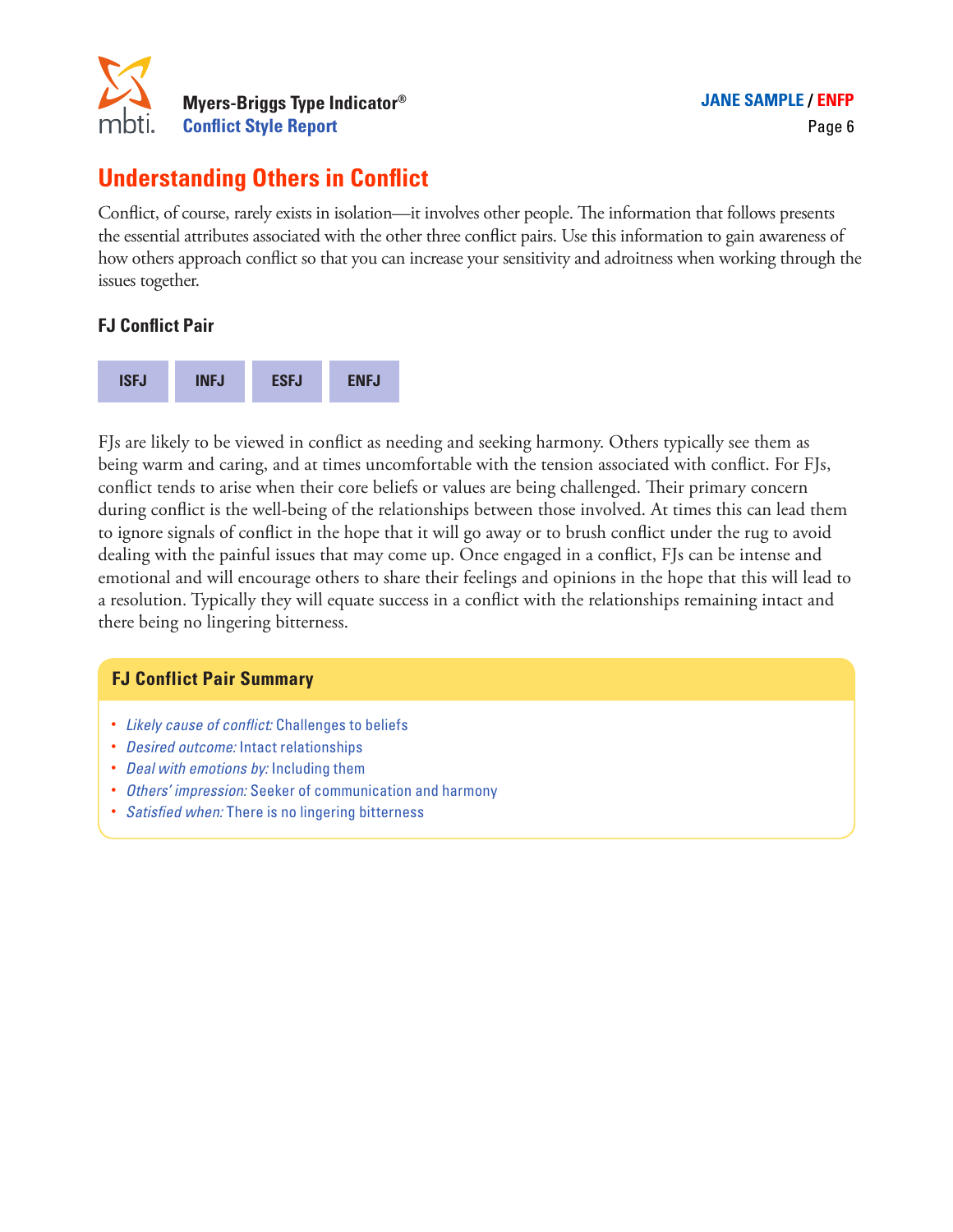

#### **TP Conflict Pair**



TPs are likely to be viewed in conflict as being critical and prepared to question anything relating to the conflict or the people involved. Others typically see them as being comfortable playing the role of devil's advocate or championing the underdog. For TPs, conflict tends to arise around issues of trust and personal credibility. Instances that challenge these concepts tend to be at the core of their conflicts. When involved in a conflict, they are driven to find a way to navigate through the issues. While aware of the emotions involved, they prefer to set these aside so as to allow a healthy and hearty debate. However, this may be done without due regard for others' feelings, resulting in TPs' being perceived as a catalyst or creator of conflict. Their attitude toward conflict fluctuates between seeing it as a waste of time and considering it a useful mechanism for working through issues. For them, success in a conflict is about seeking to clarify the situation. As a result, they often subsequently review and analyze matters.

#### **TP Conflict Pair Summary**

- *Likely cause of conflict:* Challenges to trust
- *Desired outcome:* Defined process or progression
- *Deal with emotions by:* Excluding them
- *Others' impression:* Catalyst of or contributor to conflict
- *Satisfied when:* The outcome can subsequently be analyzed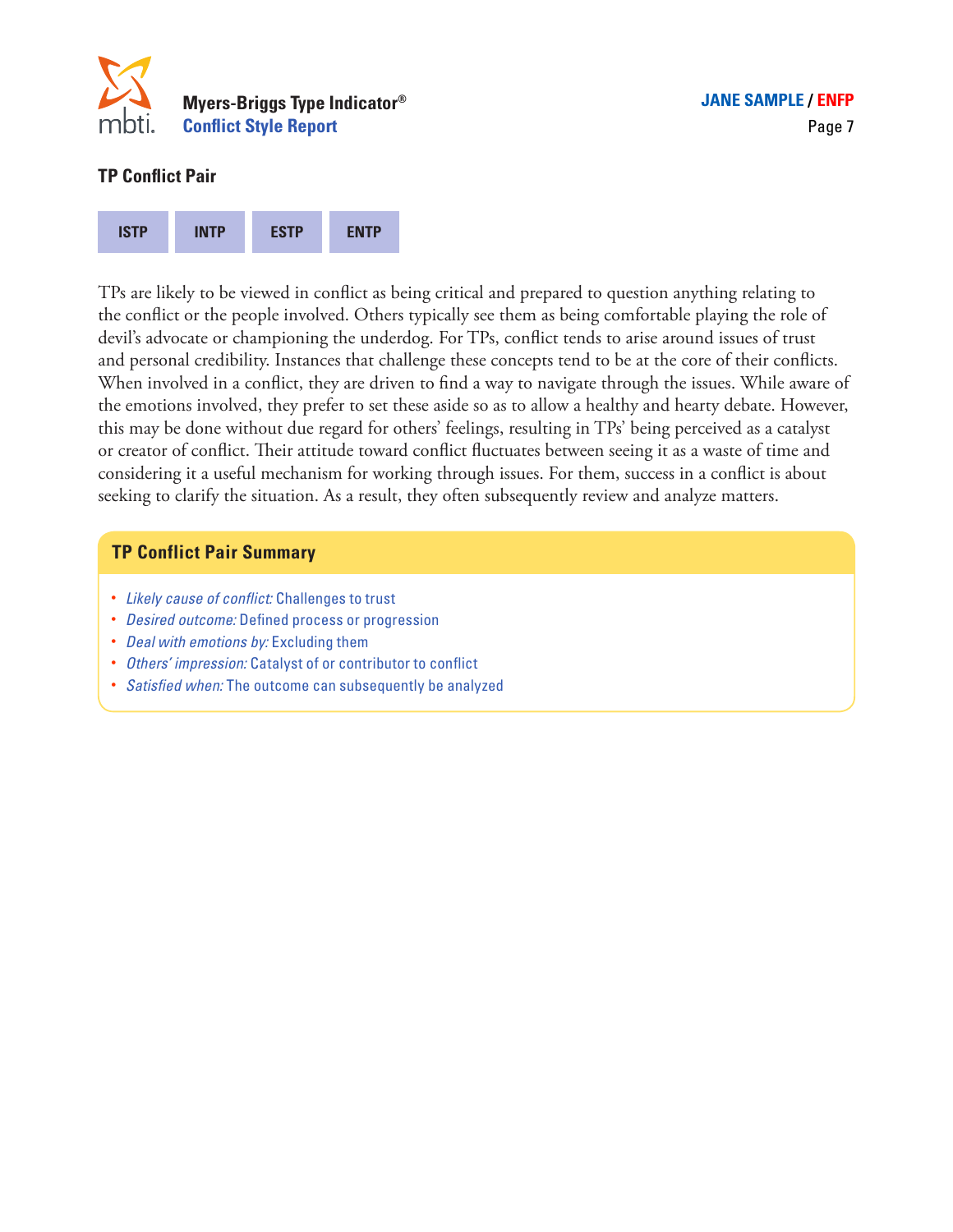

### **TJ Conflict Pair**



TJs are likely to be viewed in conflict as being rational, offering critical commentary and demonstrating a keen ability to make decisions based on the information at hand. Others typically see them as cool-headed, analytical, and clear thinking. For TJs, conflict tends to arise around authority issues. Questioning of hierarchy, reporting lines, seniority, and decision-making roles can be a red flag for them. When they are involved in a conflict, their primary need is for closure or resolution—to have it over and done with. They may tend to overlook the emotional content in conflict even though strong emotion does exist. Their engagement can shift from easygoing and agreeable to intense and seemingly angry, all within the same situation. This paradox could be the root of the changeable intensity those with TJ preferences can show—holding back emotion for a time, then having it burst out, albeit for a short period. Success in a conflict is measured not by whether their particular viewpoint prevails, but by the clear identification of a viewpoint as a way forward.

#### **TJ Conflict Pair Summary**

- *Likely cause of conflict:* Challenges to authority
- *Desired outcome:* Closure or resolution
- *Deal with emotions by:* Denying they exist
- *Others' impression:* Detached or aggressive adversary
- *Satisfied when:* Conflict is over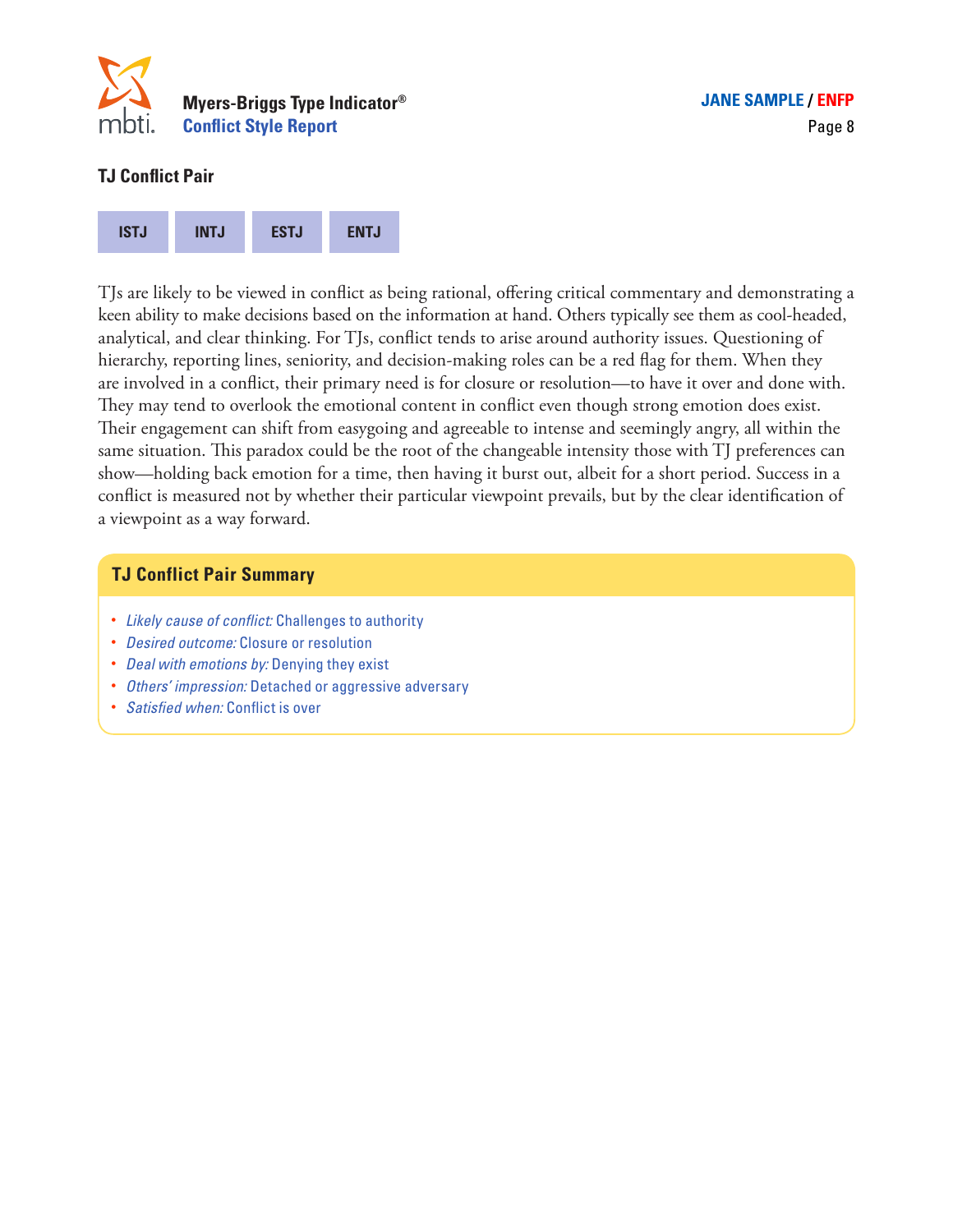

## **The Conflict Management Model**

Becoming aware of how personality type influences the way people act and respond in conflict situations is the first step toward more effective interactions. It allows us to see how others can view the same situation through entirely different eyes and helps us get to the root of a conflict more effectively. After gaining awareness, the next step is to apply this knowledge through use of a simple conflict management model that builds on the strengths of each preference and the power of the conflict pairs in action, critical to determining our focus in and response to conflict. This three-stage conflict management model is further described below.



### **Stage 1: Create Space**

Stage 1 involves bringing the views, ideas, and opinions of all vested parties into the dialogue. This means taking time to gather relevant facts and check or verify assumptions. Here it is essential to truly understand all points of view and explore what they might mean. This requires active listening, suspending judgment or conclusions until all relevant data have been collected. *This process is closely aligned with the Perceiving (P) preference.* 

## **Stage 2: Add Value**

Stage 2 involves developing a deeper appreciation of how our decision-making preference (T or F) affects how we may act during conflict. Here we acknowledge the contribution of our natural preference augmented by the contribution of the opposite preference. *Those with a Thinking preference do well to see matters from a Feeling perspective; and those with a Feeling preference, from a Thinking perspective.* 

#### **Stage 3: Seek Closure**

Stage 3 involves recognizing when it is time to move on by summarizing what has happened to date and agreeing on the next and hopefully final steps toward resolution. *The notion of closure is closely aligned with the Judging (J) preference.*







Conflict can be navigated and managed using this model and its links to type. The following pages highlight how you can best leverage your personality type to develop your conflict style successfully and deal more effectively with others.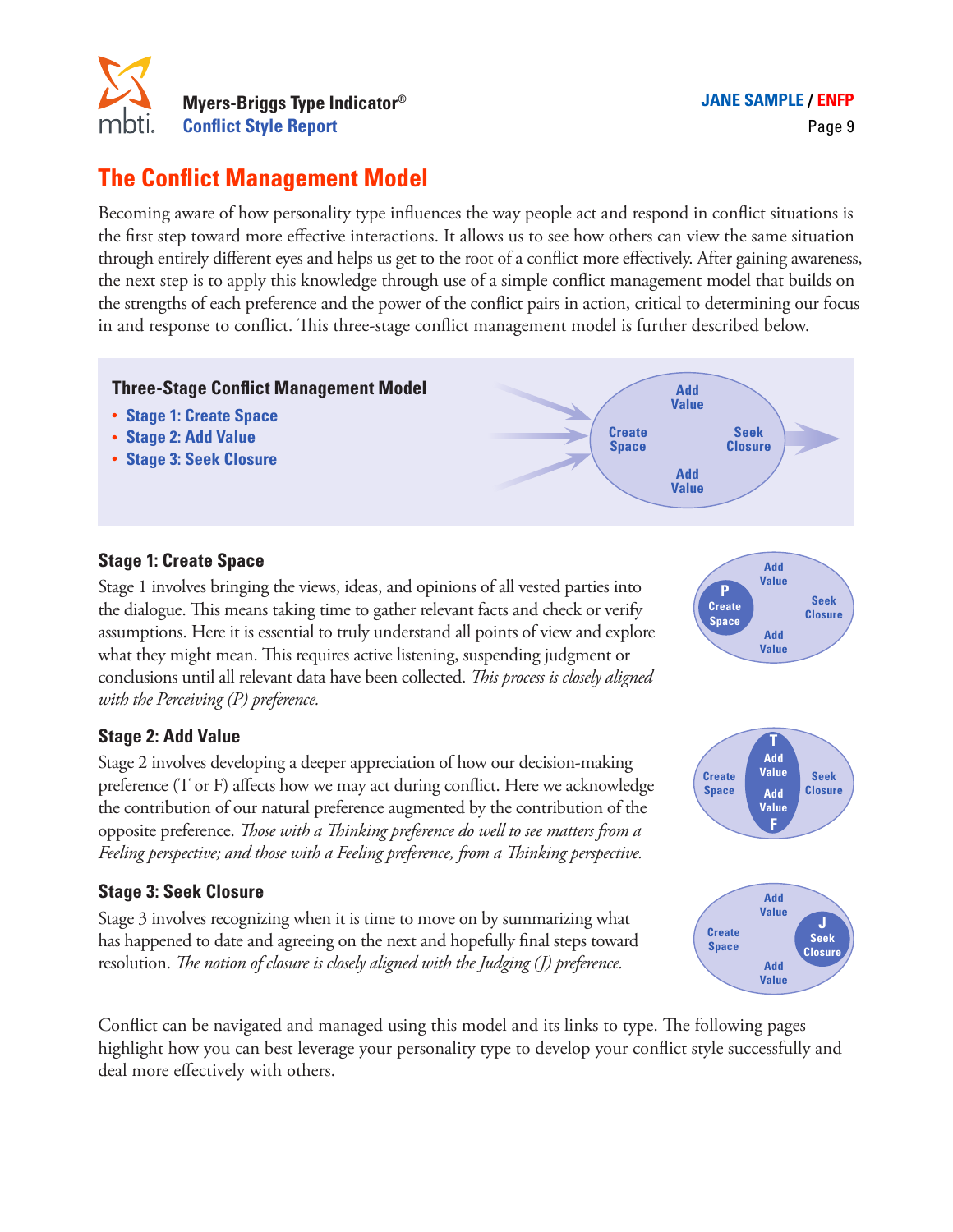

## **Developing Your Conflict Management Style**

Use the information below to gain further insight into your conflict style and for suggestions on how to adjust your style when warranted to more effectively navigate the conflict.

#### **FP Conflict Pair in Action**

The FP conflict pair shows its strengths by welcoming and including all points of view. While FPs typically dislike the conflict process, they see it as important to deal with in order to ensure that people are respected. They may dislike a logical analysis of the situation that appears to discount people's emotions and reactions. In addition, they can have difficulty bringing things to a close and can hold on to issues for significant periods of time. This dislike of analysis and difficulty reaching closure can be misread as avoiding conflict or holding out for the perfect solution.

#### **ENFP Core Strengths**

- Will create an environment in which everyone can share his or her view
- Will ensure that each person's values are respected
- Will lead by example
- Will change their position to encourage give and take

#### **ENFP Blind Spots**

- May take things too personally and have difficulty being objective
- May not be ready to move on when others are
- May be satisfied with partial resolution of a conflict
- May not accept that all conflicts can end amicably

#### **Areas for Development**

- Be clear at the outset about what you want and articulate your values in order to avoid compromising too readily
- Accept that not everything can be changed and work only on key areas
- Don't undervalue logical analysis, even when it involves people
- Stop and reflect earlier in the process and then talk to someone, so as to avoid procrastination later